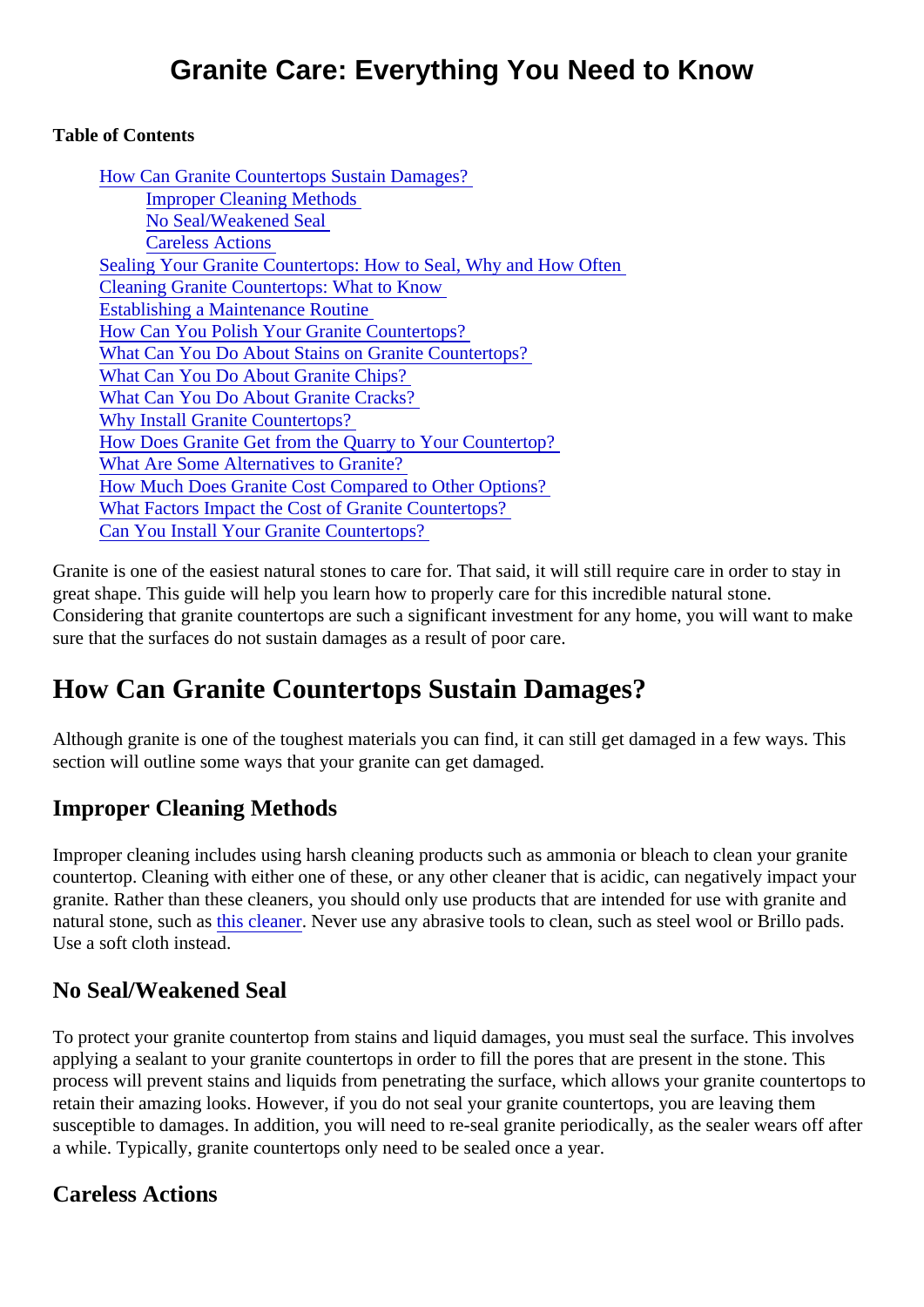<span id="page-1-0"></span>Careless actions include behavior such as jumping, sitting, kneeling or leaning on your granite countertop. Granite countertops typically do not crack, but can if you jump, sit on, kneel on or lean on the surfaces. These are damages that can easily be avoided.

## Sealing Your Granite Countertops: How to Seal, Why and How **Often**

As you can tell from above, sealing your granite countertops is a very important part of granite care. Although it may sound like an inconvenience, sealing your granite countertops is a quick and simple proce that will ensure that your countertops are protected from various household hazards.

## How to Seal

Before you actually begin to seal the countertop, you will first need to choose an ideal sealant to use. Their are plenty of products that you can find on the market; however, some are better than others. Perhaps you want to use this rofessional grade sealter at is suitable for indoor or outdoor use. Or maybe you want something that is both effective and comes in an easy-to-use spray bottle, **Superay** Zero Ultimate [Stone Seale](https://mrstone.com/collections/stone-care-products/products/zero-ultimate-stone-protector-in-a-spray-bottle?variant=1184251481)r.

Once you have found the product that you want to use, you can begin the process of sealing your granite countertop. To start, mask off all areas that you do not want to treat with the sealer. Next, apply the sealer your countertop. Either spread it across the surface with a brush or spray it on if your sealer comes in a sp bottle. Always follow the instructions that come with whatever specific product you are using.

After this, wait for 15 to 30 minutes. If you notice that the sealer has absorbed during this time, apply another coat. Once this time is up, you can remove any excess sealer from the surface.

The last step of the process is to let your countertop sit for at least 24 hours. This is done so that the seale has enough time to cure. Once you have done this, your granite countertop is sealed.

| How to Sear Four Grante Counter                                    |  |
|--------------------------------------------------------------------|--|
| Step 1 Choose a sealer                                             |  |
| Step #Apply to the countertop                                      |  |
| Step 3Wait for 15 to 30 minutes (apply extra coat if needed)       |  |
| Step 4 Remove excess sealer from the surface                       |  |
| Step \$Let your countertop sit for 24 hours so the sealer car cure |  |

#### How to Seal Your Granite Countertop

#### Why Do You Need to Seal Granite Countertops?

As mentioned above, sealing granite countertops helps protect the surfaces against stains and liquid damages. Granite (much like other natural stones) is porous, meaning that liquid is able to get into the por of the stone. If this happens, your granite countertops can weaken over time.

## How Often Do You Need to Seal Granite Countertops?

Generally speaking, you will only need to re-seal your granite countertops once every year. With that in mind, every type of granite is different, so you may need to seal some more often than you would others.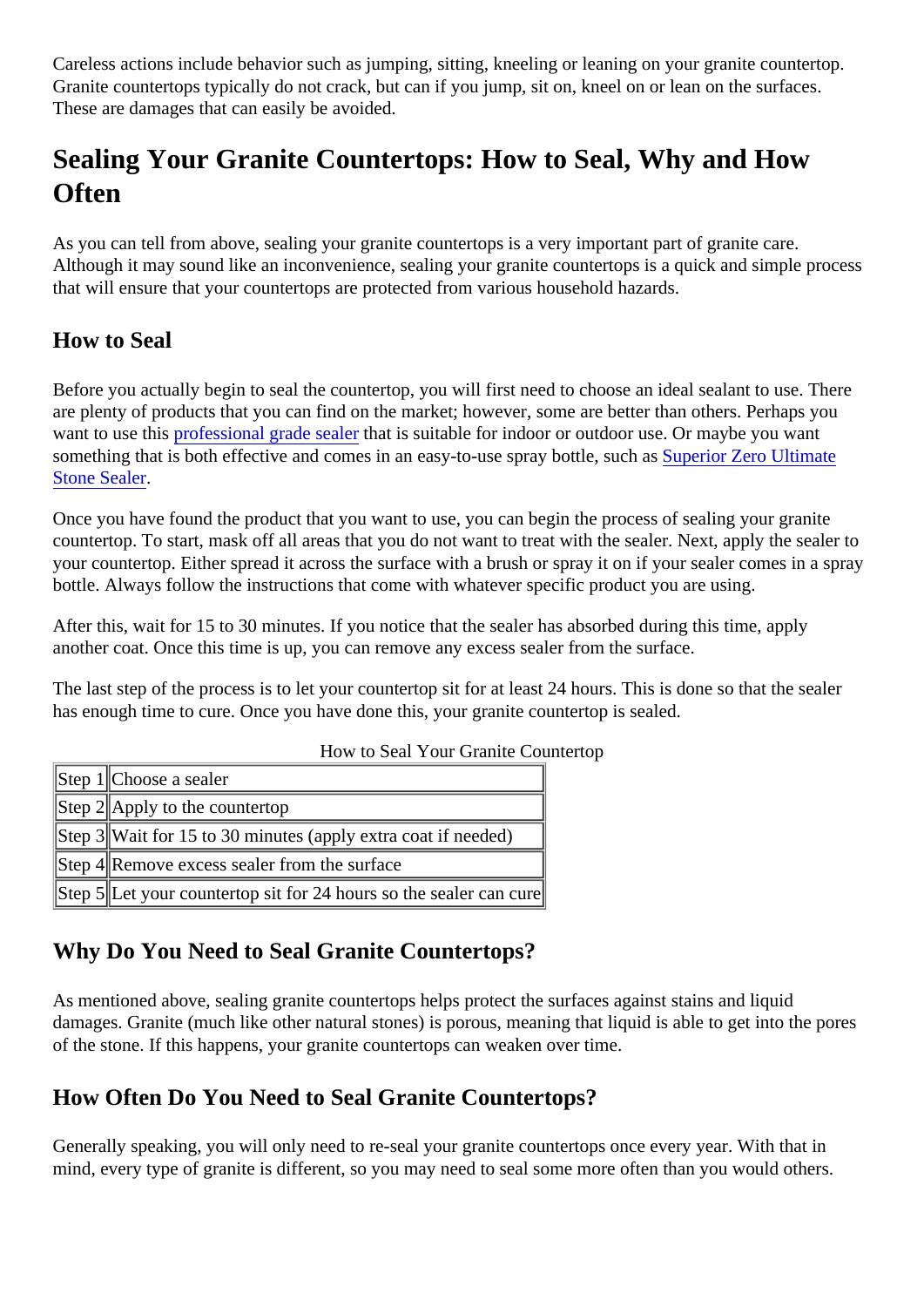## <span id="page-2-0"></span>How Can You Tell it is Time to Re-Seal?

To determine if your granite countertops need re-sealing, there is a simple test that you can do. Pour a small amount of water on a small area of the countertop. After you do this, wait for 15 minutes. If you notice the water has beaded on the surface, your seal is still effective. On the other hand, if you notice that the water has absorbed into the surface, you must re-seal as soon as possible.

| <b>Water Drop Test</b>       |                                                                                                                                 |  |  |  |
|------------------------------|---------------------------------------------------------------------------------------------------------------------------------|--|--|--|
| $\vert$ Step 1               | Pour a small amount of water on a small area of the countertop                                                                  |  |  |  |
| $\blacktriangleright$ Step 2 | Wait for 15 minutes                                                                                                             |  |  |  |
| $\vert$ Step 3               | See if the water has absorbed or beads on the surface (This will determine if your granite<br>countertop needs to be re-sealed) |  |  |  |

## Cleaning Granite Countertops: What to Know

In addition to sealing, regularly cleaning your granite countertops can help them stay in terrific shape. While you can use mild dish soap and warm water for everyday cleaning purposes, there are also cleaners made especially for use on granite countertops. Products such **As the All Granite and Marble Countertop Cleaner** can help you keep your granite looking amazing. This particular cleaner also contains a bit of sealer, which is helpful for your countertop.

Never use any cleaners that are acidic, as these can wear away at the surface of any natural stone. Acidic cleaners include bleach, ammonia and Windex. Something helpful to keep in mind is that any cleaner with an orange or lemon scent is not good for natural stone countertops, as they contain citric acid.

The following is a list of some other tips related to cleaning and maintaining granite countertops.

#### Clean Up Spills Immediately

Even if your granite is sealed, it is never a good idea to leave any spills sitting on your countertop for a prolonged period of time. If you do, it could potentially cause stains if your seal is not at full strength.

## Use Coasters for Beverages

Although not common, granite can receive water stains. One of the causes of water stains is condensation from beverages that have been sitting on the countertop for too long. To avoid water rings and other stains, make sure to always place a coaster underneath your beverage.

#### Use Trivets and Hot Pads

One of the major benefits of granite is that the stone is resistant to heat. But even though it is heat resistar this does not necessarily mean it is heat proof. Use trivets and hot pads if you are going to place any hot pots or hot pans on your granite countertop. While these items are not certain to cause damages, you are better off exercising as much caution as possible.

#### Use Soft Cleaning Tools

Do not use any cleaning tools that are rough, as you may scratch the surface of the countertop. In additior being heat resistant, granite countertops are also scratch resistant. But as with heat, this does not mean the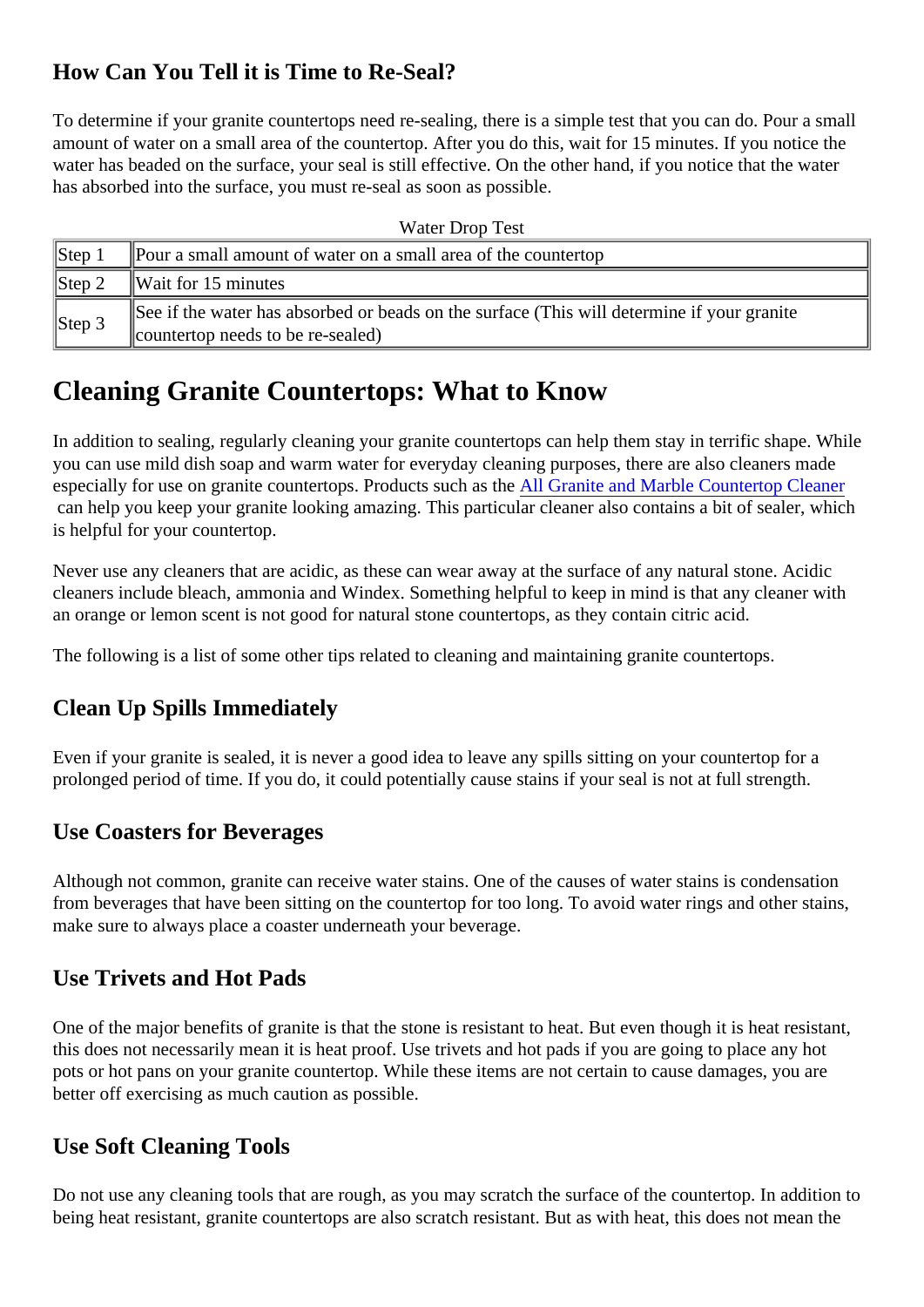<span id="page-3-0"></span>surface is completely scratch proof. When cleaning, use a soft cloth or a sponge to avoid any potential damages.

### Use Cutting Boards

Granite countertops are so tough that they will actually dull a kitchen knife used on the surface. In the interest of protecting your knives, in addition to being a good idea in general, use a cutting board when preparing food.

### Do Not Use Tile or Grout Cleaners

Never use tile or grout cleaners to clean your granite countertops. Some of these products contain harsh chemicals that can scratch or dull your granite.

### Do Not Store Liquids on Your Granite Countertop

Another helpful tip for keeping your granite in good shape is to make sure you do not store liquids on the surface. Cooking oils, perfumes or lotions are just a few examples of liquids that can leak and potentially cause stains.

## Establishing a Maintenance Routine

To properly care for your granite, it is in your best interest to establish a maintenance routine. Doing so will keep your granite countertop in great shape both now and in the future.

#### Daily Maintenance

For daily maintenance, wipe the countertop down with warm water and mild dish soap. Make sure to use a sponge or soft cloth.

#### Weekly Maintenance

Once every week, it is a good idea to totally clean your countertop off and use a granite cleaner. This is a more effective way to deeply clean the surface than just using warm water and dish soap.

#### Monthly Maintenance

Formonthly maintenance, you can use bishing producto help your granite countertops retain their distinctive shine.

#### Yearly Maintenance

Roughly once a year, you will need to re-seal your granite countertops. The seal weakens over time and if you do not have an effective seal, your granite countertop is prone to staining and other damages.

## How Can You Polish Your Granite Countertops?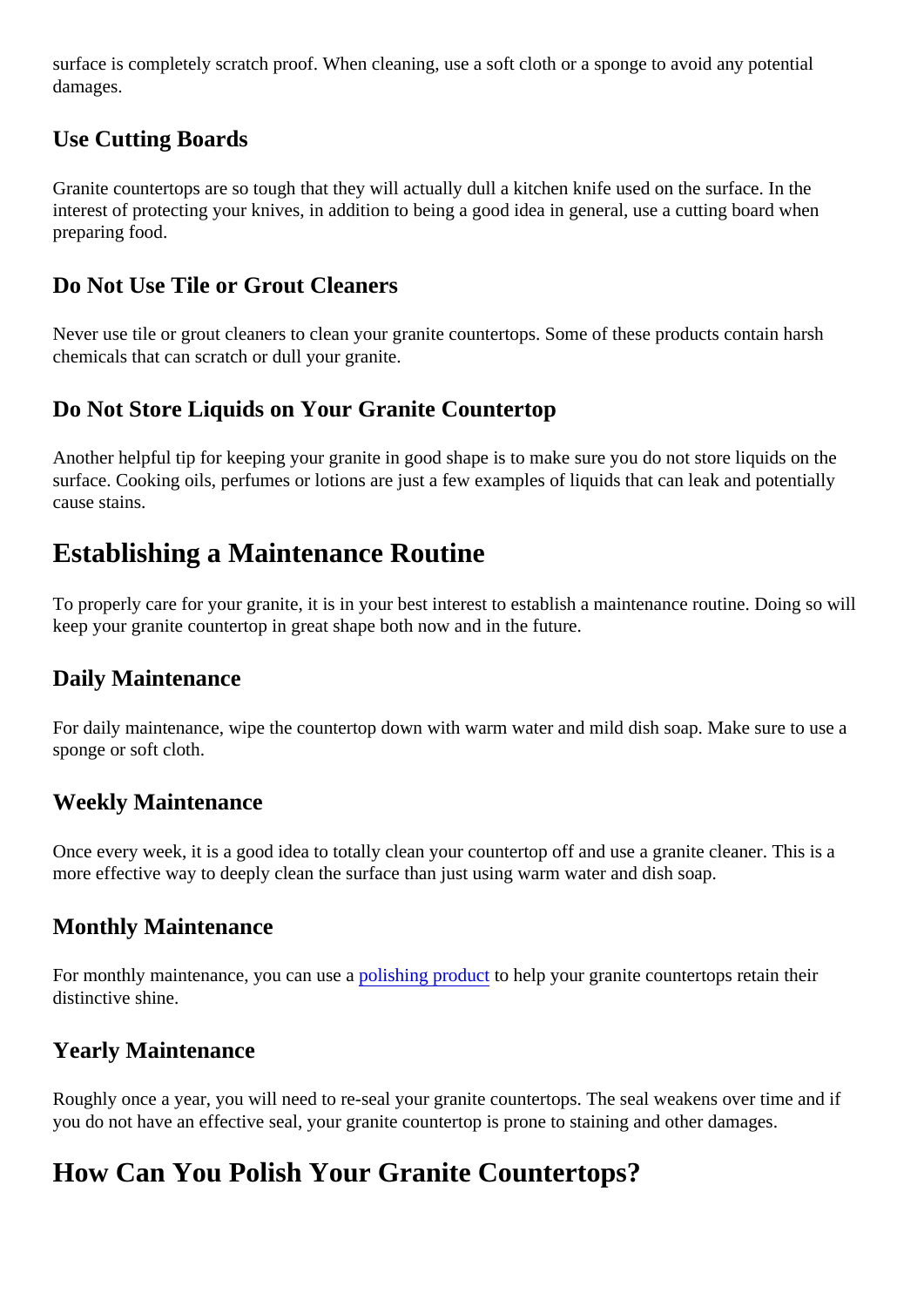<span id="page-4-0"></span>Most granite countertops that you will find will have one of two finishes: Polished or Honed. Polished granite countertops will appear shiny, while honed granite countertops will have a matte finish. The finish your granite countertop has will be created while the stone is being processed. Any polishing products, su as the one mentioned above, are designed to enhance the finish of your granite. These products will not go your granite countertop its distinctive shine, but rather keep it looking that way.

## What Can You Do About Stains on Granite Countertops?

Granite is one of the least likely natural stones to encounter stains. However, just as it is resistant to heat scratches, that does not necessarily mean that your granite countertop can never get stained. If the surface not properly sealed, it will be susceptible to staining. For most stains, you will be able to resolve the issue using a poultice.

To make the poultice, you will have to mix certain ingredients based on what type of stain you have. Typical mixtures often include baking soda, water or other substances. Keep in mind that you should never use are harsh substances in an attempt to remove stains.

## Do Certain Types of Granite Stain More than Others?

Yes, certain types of granite are more prone to staining than others (if not properly sealed). Lighter colored granite countertops are more porous, meaning they are more likely to stain than darker colored granite countertops.

## What Can You Do About Granite Chips?

Granite is one of the strongest natural materials that you can have in your home. While this is the case, the natural stone can chip in rare cases. Typically, any chips will occur on or near the edges of the countertop and will be the result of a heavy object being dropped on the surface.

If you do have any chips in your granite countertop, these can be fixed relatively easily. There are easy-tousegranite chip repair kitthat you can find.

# What Can You Do About Granite Cracks?

Much like chips, granite cracks are not the end of the world. While it is not ideal to have your countertop crack, these can be fixed as well. In this case, you will likely need a stone repair specialist to check out the crack and determine how it needs to be fixed.

## Why Install Granite Countertops?

Although you have read about various types of damage above, these damages can be easily repaired and easilypreventable in most cases. There are many fantastic reasons to install countertopin your home. This section will highlight some of the reasons why granite is truly a magnificent choice for any home.

- Granite countertops are naturally beautiful
- Granite is one of the most durable natural stone countertop options you have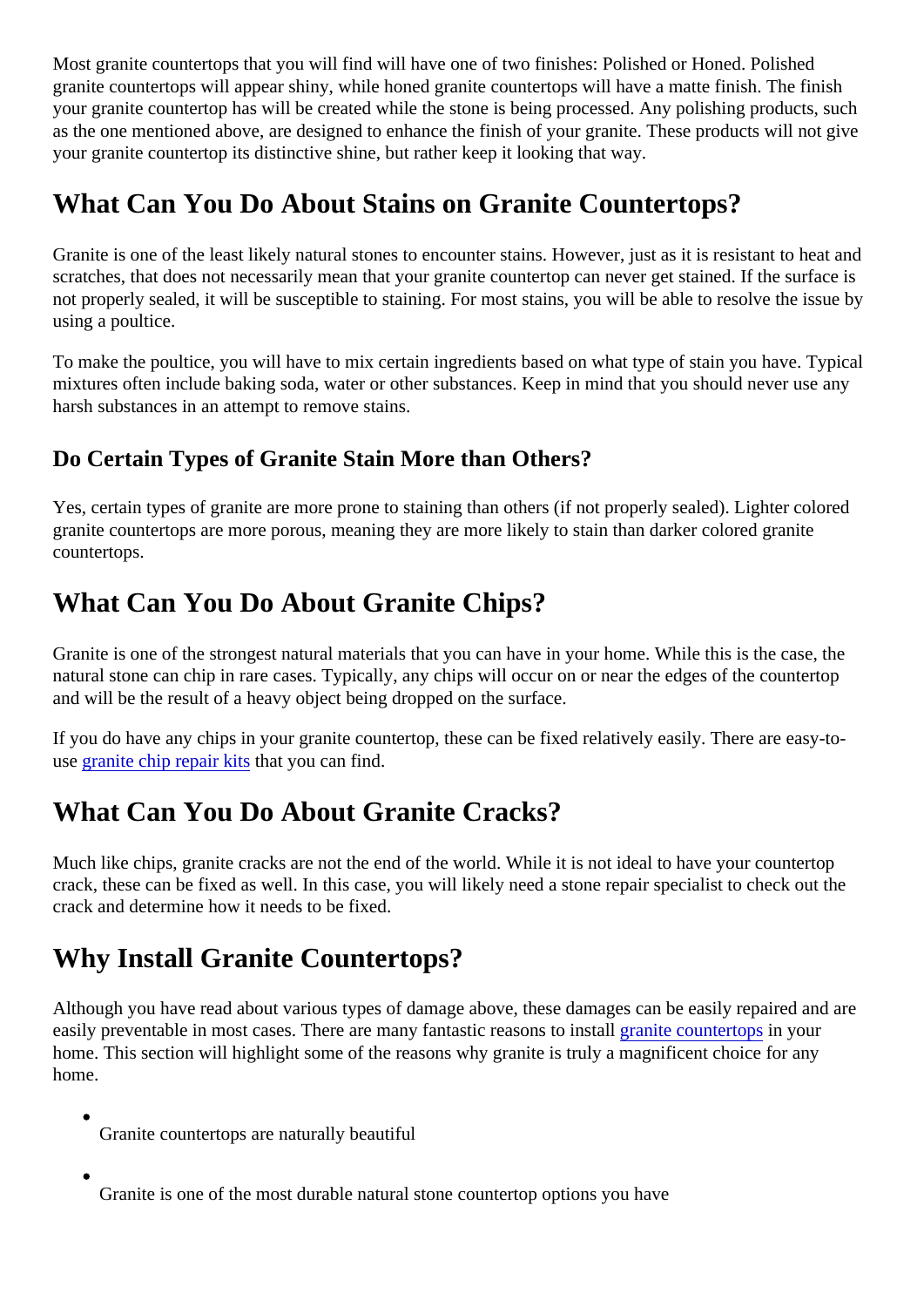- <span id="page-5-0"></span>The stone is one of the easiest to care for
- Granite is resistant to heat, stains and scratches
- Every slab of granite is unique

## Natural Beauty

Because granite comes from the earth, the stone will allow you to add a touch of natural beauty to your home. While there are many other beautiful types of stone, whether natural or engineered, granite will give you hundreds of options to choose from. You will be able to find virtually any color or style you are looking for. From light to dark, traditional to modern, there is truly a type of granite that fits every home.

## **Durability**

When it comes to natural stone, you will not find many options that are more durable than Granitate is another durable natural stone, as is the engineered starte As long as you take proper care of your granite, it should stay in terrific shape for many years to come. In fact, granite is such a durable material th it will likely outlast your time living in your home.

### Easy to Care For

As you can tell from the information above, maintaining granite does not require extensive effort. Compare to many other natural stone countertop options, caring for granite is a breeze. Many of the care processes will take just minutes of your time, such as re-sealing. Natural stones like marble are more porous than granite and will need to be re-sealed more often. For comparison, while you will only need to re-seal your granite countertops around once a year, it is recommended that you re-seal your marble countertops once every few months.

## Resistant to Heat, Stains and Scratches

Granite is resistant to heat, stains and scratches, while many other countertop options are not. For examp quartz countertops cannot handle the amount of heat that granite can. Stones such as marble, quartzite and limestone are more prone to staining than granite is. Soapstone is susceptible to scratches, while granite is not. So while each stone countertop material has its advantages and disadvantages, granite is one of the all-around options you have.

## Every Slab of Granite is Unique

If you want a natural stone countertop that is one-of-a-kind, you will get just that with granite. Each slab of granite is unique – even slabs that come from the same quarry. While specific types of granite will look similar, no two slabs look perfectly alike. Compare this to the engineered stone quartz, where you will be able to find multiple slabs that look exactly alike.

## How Does Granite Get from the Quarry to Your Countertop?